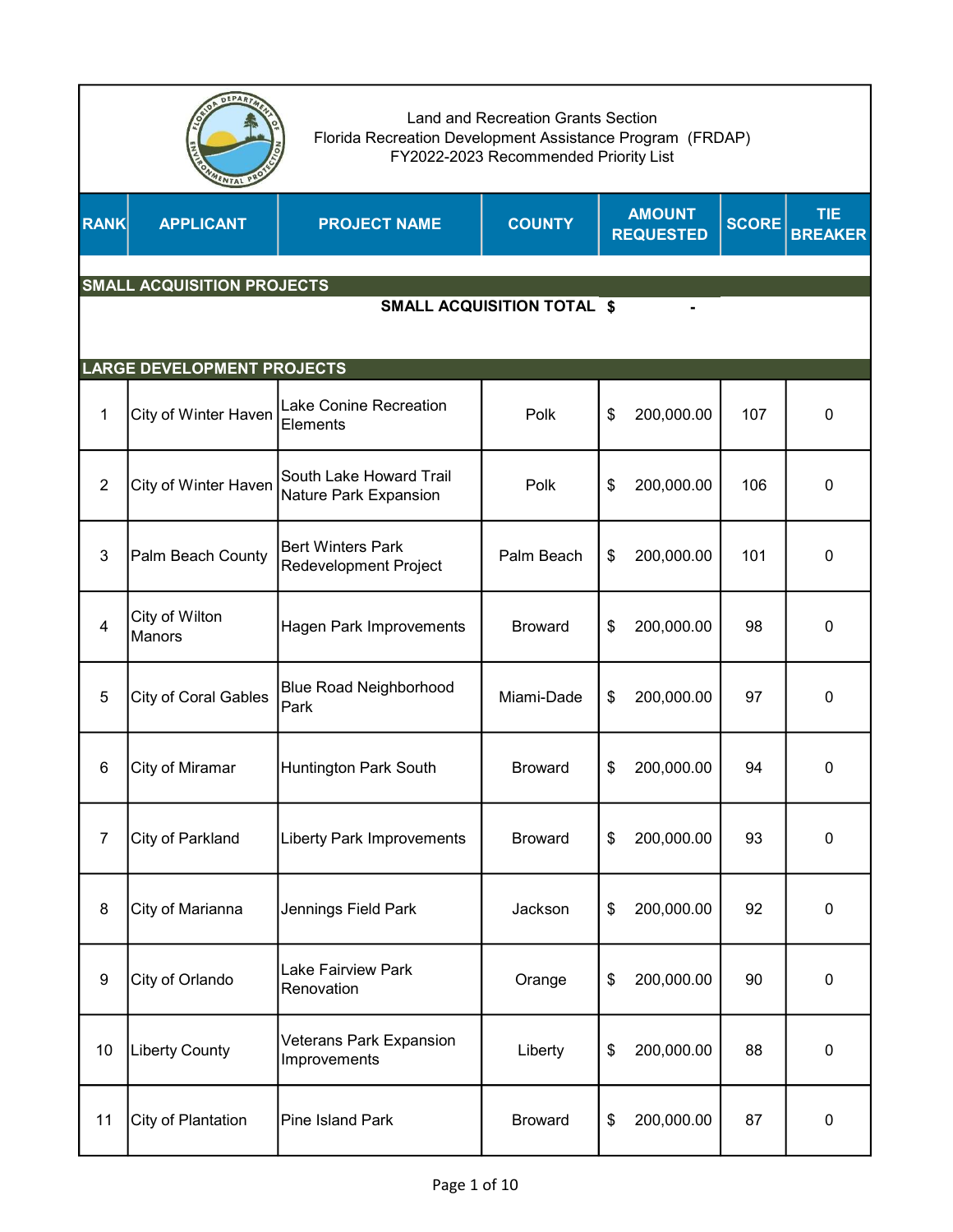| <b>RANK</b> | <b>APPLICANT</b>           | <b>PROJECT NAME</b>                           | <b>COUNTY</b>  | <b>AMOUNT</b><br><b>REQUESTED</b> | <b>SCORE</b> | <b>TIE</b><br><b>BREAKER</b> |
|-------------|----------------------------|-----------------------------------------------|----------------|-----------------------------------|--------------|------------------------------|
| 12          | City of Coral Gables       | Toledo & Alava<br>Neighborhood Park           | Miami-Dade     | 200,000.00<br>\$                  | 86           | 1                            |
| 13          | City of Hollywood          | <b>Stan Goldman Memorial</b><br>Park          | <b>Broward</b> | 200,000.00<br>\$                  | 86           | $\overline{2}$               |
| 14          | City of Aventura           | <b>Founders Park</b>                          | Miami-Dade     | 200,000.00<br>\$                  | 85           | 1                            |
| 15          | City of Casselberry        | "Wheel Park" - Phase 1                        | Seminole       | \$<br>200,000.00                  | 85           | $\overline{2}$               |
| 16          | <b>City of Gainesville</b> | <b>Forest Park Improvements</b>               | Alachua        | 200,000.00<br>\$                  | 85           | 3                            |
| 17          | City of Miami Beach        | <b>Beach View Park</b><br>Improvements        | Miami-Dade     | 200,000.00<br>\$                  | 85           | $\overline{4}$               |
| 18          | City of Dania Beach        | <b>Mullikin Park</b>                          | <b>Broward</b> | 200,000.00<br>\$                  | 84           | 0                            |
| 19          | City of Lake Alfred        | <b>Central Park Phase II</b>                  | Polk           | 200,000.00<br>\$                  | 82           | 0                            |
| 20          | Pasco County               | <b>Veterans Memorial Park</b>                 | Pasco          | \$<br>182,400.00                  | 81           | 0                            |
| 21          | City of Okeechobee         | Cattlemen's Square                            | Okeechobee     | 200,000.00<br>\$                  | 80           | 1                            |
| 22          | City of Haines City        | Myers & Wiley Field<br>Renovations            | Polk           | 162,107.50<br>\$                  | 80           | $\overline{2}$               |
| 23          | Village of Palmetto<br>Bay | Palmetto Bay Park<br>Improvements - Phase 1   | Miami-Dade     | 200,000.00<br>\$                  | 80           | 3                            |
| 24          | City of Lakeland           | Lake Crago Park                               | Polk           | 200,000.00<br>\$                  | 80           | 4                            |
| 25          | City of Cape Coral         | Lake Meade Park<br><b>Development Project</b> | Lee            | 200,000.00<br>\$                  | 78           | 0                            |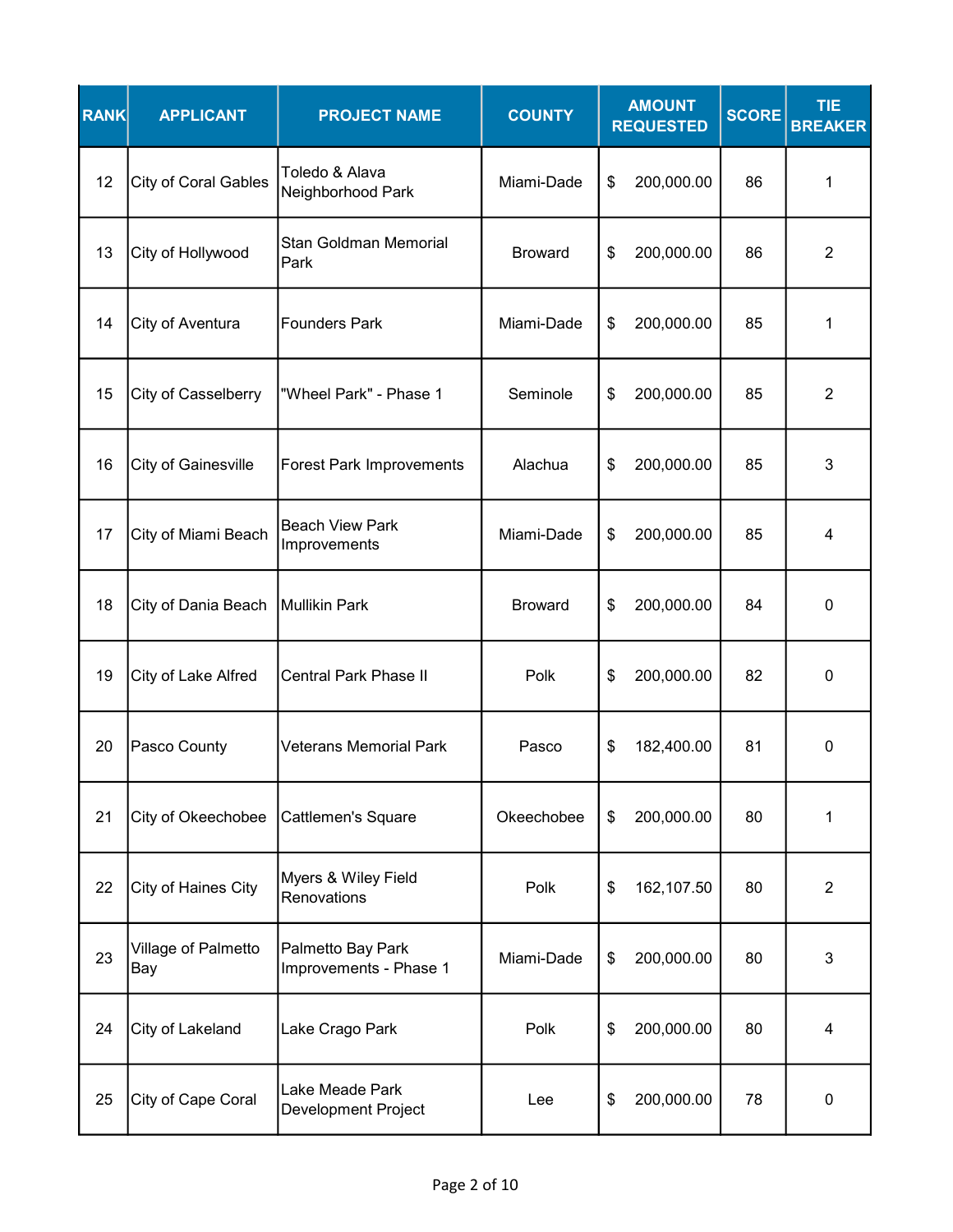| <b>RANK</b> | <b>APPLICANT</b>                                             | <b>PROJECT NAME</b>                                                                 | <b>COUNTY</b>  | <b>AMOUNT</b><br><b>REQUESTED</b> | <b>SCORE</b> | <b>TIE</b><br><b>BREAKER</b> |
|-------------|--------------------------------------------------------------|-------------------------------------------------------------------------------------|----------------|-----------------------------------|--------------|------------------------------|
| 26          | City of Lauderdale<br>Lakes                                  | Willie Webb Park                                                                    | <b>Broward</b> | \$<br>112,500.00                  | 77           | 1                            |
| 27          | City of Satellite<br>Beach                                   | <b>Desoto Recreation Complex</b><br>Improvements                                    | <b>Brevard</b> | \$<br>112,500.00                  | 77           | $\overline{2}$               |
| 28          | <b>Charlotte County</b>                                      | <b>Lake Betty</b>                                                                   | Charlotte      | \$<br>200,000.00                  | 74           | 1                            |
| 29          | <b>Franklin County</b>                                       | Vrooman Park<br>Improvements                                                        | Franklin       | \$<br>200,000.00                  | 74           | $\overline{2}$               |
| 30          | City of Miami Beach                                          | Miami Beach Skate Park                                                              | Miami-Dade     | \$<br>200,000.00                  | 74           | 3                            |
| 31          | Town of Orange<br>Park                                       | Rob Bradley Conservation<br>Park                                                    | Clay           | \$<br>200,000.00                  | 72           | 1                            |
| 32          | <b>Highlands County</b>                                      | <b>Memorial Trailhead Park</b>                                                      | Highlands      | \$<br>199,460.00                  | 72           | $\overline{2}$               |
| 33          | <b>Franklin County</b>                                       | <b>SGI Playground</b><br>Improvements at Lighthouse<br>Park                         | Franklin       | \$<br>200,000.00                  | 72           | 3                            |
| 34          | City of Atlantic<br>Beach                                    | Donner Park Improvements                                                            | Duval          | \$<br>185,500.00                  | 71           | 0                            |
| 35          | City of Brooksville                                          | <b>TVP Picnic</b><br>Facilities/Restroom<br><b>Renovation Project</b>               | Hernando       | \$<br>112,500.00                  | 70           | $\mathbf 0$                  |
| 36          | City of North Miami<br>Beach                                 | <b>Washington Park</b><br>Construction Phase II -<br><b>Playground Construction</b> | Miami-Dade     | \$<br>200,000.00                  | 69           | $\mathbf 0$                  |
| 37          | Sun 'n Lake of<br>Sebring<br>Improvement District Playground | Sun N Lakes of Sebring<br><b>Main Recreation Center</b>                             | Highlands      | \$<br>200,000.00                  | 68           | $\mathbf 0$                  |
| 38          | Village of Islands<br>Islamorada                             | <b>Green Turtle Hammock</b><br>Improvements                                         | Monroe         | \$<br>200,000.00                  | 67           | 1                            |
| 39          | City of Weston                                               | <b>Weston Regional Park</b>                                                         | <b>Broward</b> | \$<br>200,000.00                  | 67           | $\overline{2}$               |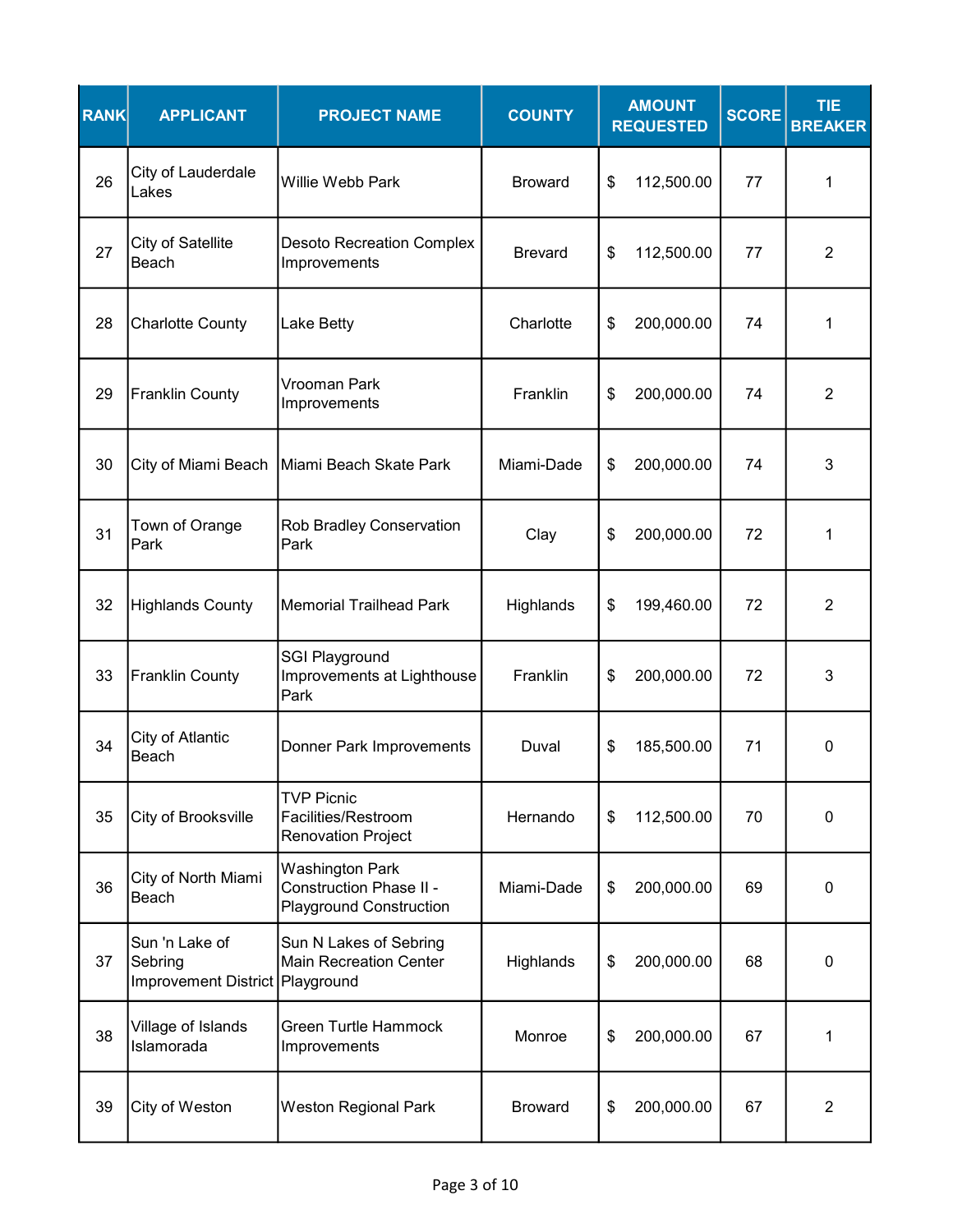| <b>RANK</b>    | <b>APPLICANT</b>                                             | <b>PROJECT NAME</b>                                             | <b>COUNTY</b>  |    | <b>AMOUNT</b><br><b>REQUESTED</b> | <b>SCORE</b> | <b>TIE</b><br><b>BREAKER</b> |  |
|----------------|--------------------------------------------------------------|-----------------------------------------------------------------|----------------|----|-----------------------------------|--------------|------------------------------|--|
| 40             | City of Weston                                               | Gator Run Park                                                  | <b>Broward</b> | \$ | 200,000.00                        | 67           | 3                            |  |
| 41             | <b>Pinellas County</b>                                       | John Taylor Park Inclusive<br><b>Playground Equipment</b>       | Pinellas       | \$ | 200,000.00                        | 67           | 4                            |  |
| 42             | <b>Shores</b>                                                | Town of Lake Clarke Community Park- Pickleball<br>Court Project | Palm Beach     | \$ | 112,500.00                        | 65           | 1                            |  |
| 43             | City of Satellite<br>Beach                                   | Sports & Recreation<br><b>Complex Improvements</b>              | <b>Brevard</b> | \$ | 200,000.00                        | 65           | $\overline{2}$               |  |
| 44             | Northern Palm<br><b>Beach County</b><br>Improvement District | <b>Mirasol Boardwalk</b>                                        | Palm Beach     | \$ | 200,000.00                        | 62           | $\mathbf 0$                  |  |
| 45             | City of Cape<br>Canaveral                                    | Patriots Park Playground<br>and Ped Way                         | <b>Brevard</b> | \$ | 75,000.00                         | 60           | 0                            |  |
| 46             | City of Cooper City                                          | Flamingo Park                                                   | Miami-Dade     | \$ | 112,500.00                        | 58           | 0                            |  |
| 47             | Nassau County                                                | <b>Tributary Park</b>                                           | Nassau         | \$ | 200,000.00                        | 57           | 0                            |  |
| 48             | City of Newberry                                             | Accessible Playground<br>Equipment                              | Alachua        | \$ | 105,000.00                        | 54           | 0                            |  |
|                | LARGE DEVELOPMENT TOTAL \$8,871,967.50                       |                                                                 |                |    |                                   |              |                              |  |
|                | <b>SMALL DEVELOPMENT PROJECTS</b>                            |                                                                 |                |    |                                   |              |                              |  |
| $\mathbf 1$    | Suwannee County                                              | <b>First Federal Bank</b><br>SportsPlex                         | Suwannee       | \$ | 50,000.00                         | 91           | 0                            |  |
| $\overline{2}$ | City of Live Oak                                             | <b>Baker Park</b>                                               | Suwannee       | \$ | 50,000.00                         | 90           | 0                            |  |
| 3              | City of Clermont                                             | Kehlor Recreation Center                                        | Lake           | \$ | 50,000.00                         | 87           | 1                            |  |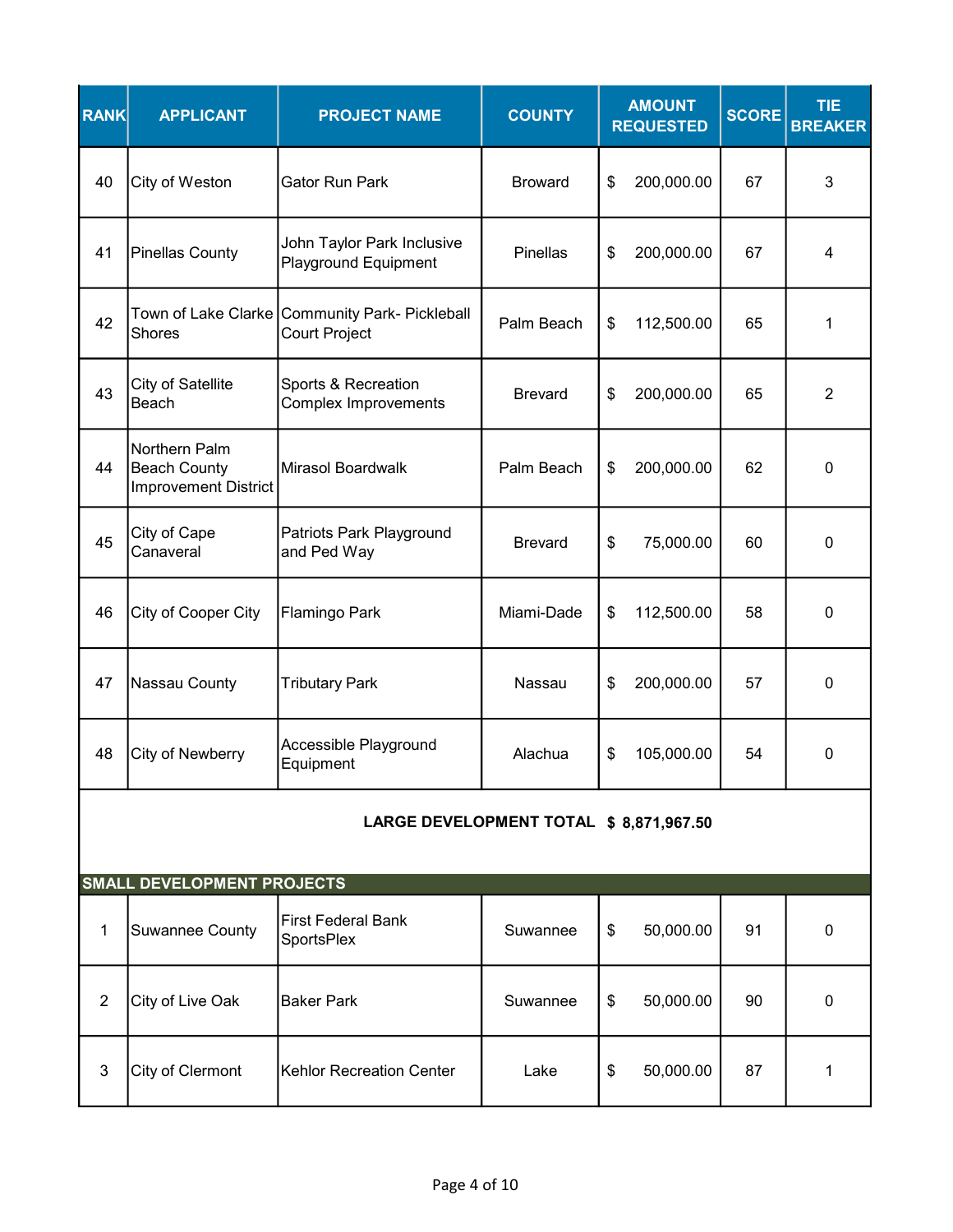| <b>RANK</b>    | <b>APPLICANT</b>                    | <b>PROJECT NAME</b>                                     | <b>COUNTY</b>       | <b>AMOUNT</b><br><b>REQUESTED</b> | <b>SCORE</b> | <b>TIE</b><br><b>BREAKER</b> |
|----------------|-------------------------------------|---------------------------------------------------------|---------------------|-----------------------------------|--------------|------------------------------|
| $\overline{4}$ | City of Hollywood                   | Poinciana Park                                          | <b>Broward</b>      | \$<br>50,000.00                   | 87           | 2                            |
| 5              | City of Live Oak                    | Azalea Park                                             | Suwannee            | \$<br>50,000.00                   | 86           | $\pmb{0}$                    |
| 6              | <b>Okeechobee County</b>            | Clif Betts, Jr., Lakeside<br>Recreational Area (Lock 7) | Okeechobee          | \$<br>50,000.00                   | 84           | 0                            |
| $\overline{7}$ | City of St. Marks                   | Wakulla River Park Phase I                              | Wakulla             | \$<br>50,000.00                   | 83           | 1                            |
| 8              | City of Fellsmere                   | Senior League Park                                      | <b>Indian River</b> | \$<br>50,000.00                   | 83           | $\overline{2}$               |
| 9              | Town of Altha                       | Altha Park Improvements<br>Phase IV                     | Calhoun             | \$<br>50,000.00                   | 80           | 1                            |
| 10             | City of Longwood                    | Shadow Hill Park                                        | Seminole            | \$<br>50,000.00                   | 80           | $\overline{2}$               |
| 11             | <b>Suwannee County</b>              | <b>Freedom Park</b>                                     | Suwannee            | \$<br>50,000.00                   | 76           | 0                            |
| 12             | Village of Wellington               | Staimford Park                                          | Palm Beach          | \$<br>50,000.00                   | 75           | $\pmb{0}$                    |
| 13             | City of Kissimmee                   | Fortune Road Sports<br>Complex                          | Osceola             | \$<br>50,000.00                   | 74           | 1                            |
| 14             | City of Opa-Locka                   | Ingram Park                                             | <b>Broward</b>      | \$<br>50,000.00                   | 74           | $\overline{2}$               |
| 15             | Okeechobee County Agri-Civic Center |                                                         | Okeechobee          | \$<br>50,000.00                   | 73           | 1                            |
| 16             | City of Tamarac                     | <b>GBJ Dog Park</b>                                     | <b>Broward</b>      | \$<br>50,000.00                   | 73           | $\overline{2}$               |
| 17             | City of Maitland                    | <b>Hill Recreation Park</b><br>Improvements             | Orange              | \$<br>50,000.00                   | 72           | $\pmb{0}$                    |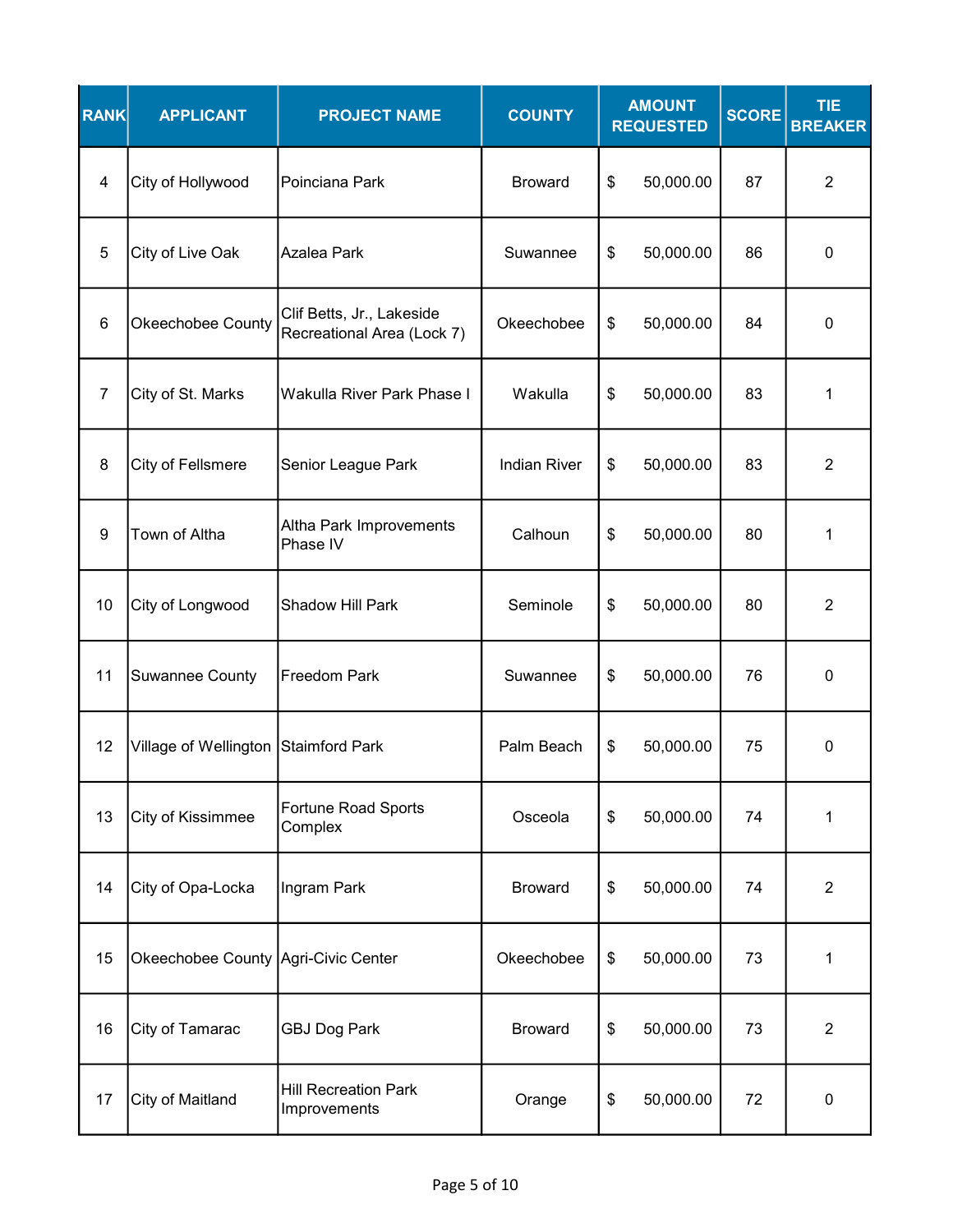| <b>RANK</b> | <b>APPLICANT</b>                                                    | <b>PROJECT NAME</b>                               | <b>COUNTY</b>   | <b>AMOUNT</b><br><b>REQUESTED</b> | <b>SCORE</b> | <b>TIE</b><br><b>BREAKER</b> |
|-------------|---------------------------------------------------------------------|---------------------------------------------------|-----------------|-----------------------------------|--------------|------------------------------|
| 18          | City of Mulberry                                                    | Centennial Park (West Area)                       | Polk            | \$<br>50,000.00                   | 71           | 0                            |
| 19          | City of Okeechobee                                                  | <b>Centennial Park</b>                            | Okeechobee      | \$<br>50,000.00                   | 69           | 1                            |
| 20          | Village of Palm<br>Springs                                          | Village Center                                    | Palm Beach      | \$<br>50,000.00                   | 69           | $\overline{2}$               |
| 21          | City of Melbourne                                                   | <b>Riverview Park Playground</b><br>Improvements  | <b>Brevard</b>  | \$<br>50,000.00                   | 69           | 3                            |
| 22          | City of Melbourne                                                   | Magnolia Manor Park<br>Playground Improvements    | <b>Brevard</b>  | \$<br>50,000.00                   | 69           | $\overline{4}$               |
| 23          | City of Homestead                                                   | <b>JD Redd Park</b>                               | Miami-Dade      | \$<br>50,000.00                   | 68           | 1                            |
| 24          | City of Homestead                                                   | Mistretta Park                                    | Miami-Dade      | \$<br>50,000.00                   | 68           | 2                            |
| 25          | Northern Palm<br><b>Beach County</b><br><b>Improvement District</b> | Abacoa II - Preserve<br><b>Structures</b>         | Palm Beach      | \$<br>50,000.00                   | 67           | 0                            |
| 26          | Town of Bay Harbor<br>Islands                                       | 92nd Street Park                                  | Miami-Dade      | \$<br>50,000.00                   | 66           | 1                            |
| 27          | City of Key Colony<br>Beach                                         | 8th Street Park                                   | Monroe          | \$<br>50,000.00                   | 66           | $\overline{2}$               |
| 28          | City of South Miami                                                 | Vice Mayor Robert C. Welsh<br>Jr. Park Playground | Miami-Dade      | \$<br>50,000.00                   | 65           | 1                            |
| 29          | City of Starke                                                      | <b>Thomas Street Park</b><br>Improvements         | <b>Bradford</b> | \$<br>50,000.00                   | 65           | $\overline{2}$               |
| 30          | City of Oakland Park   Wimberly Field                               |                                                   | <b>Broward</b>  | \$<br>50,000.00                   | 64           | $\pmb{0}$                    |
| 31          | Town of Juno Beach Kagan Park                                       |                                                   | Palm Beach      | \$<br>50,000.00                   | 63           | $\pmb{0}$                    |